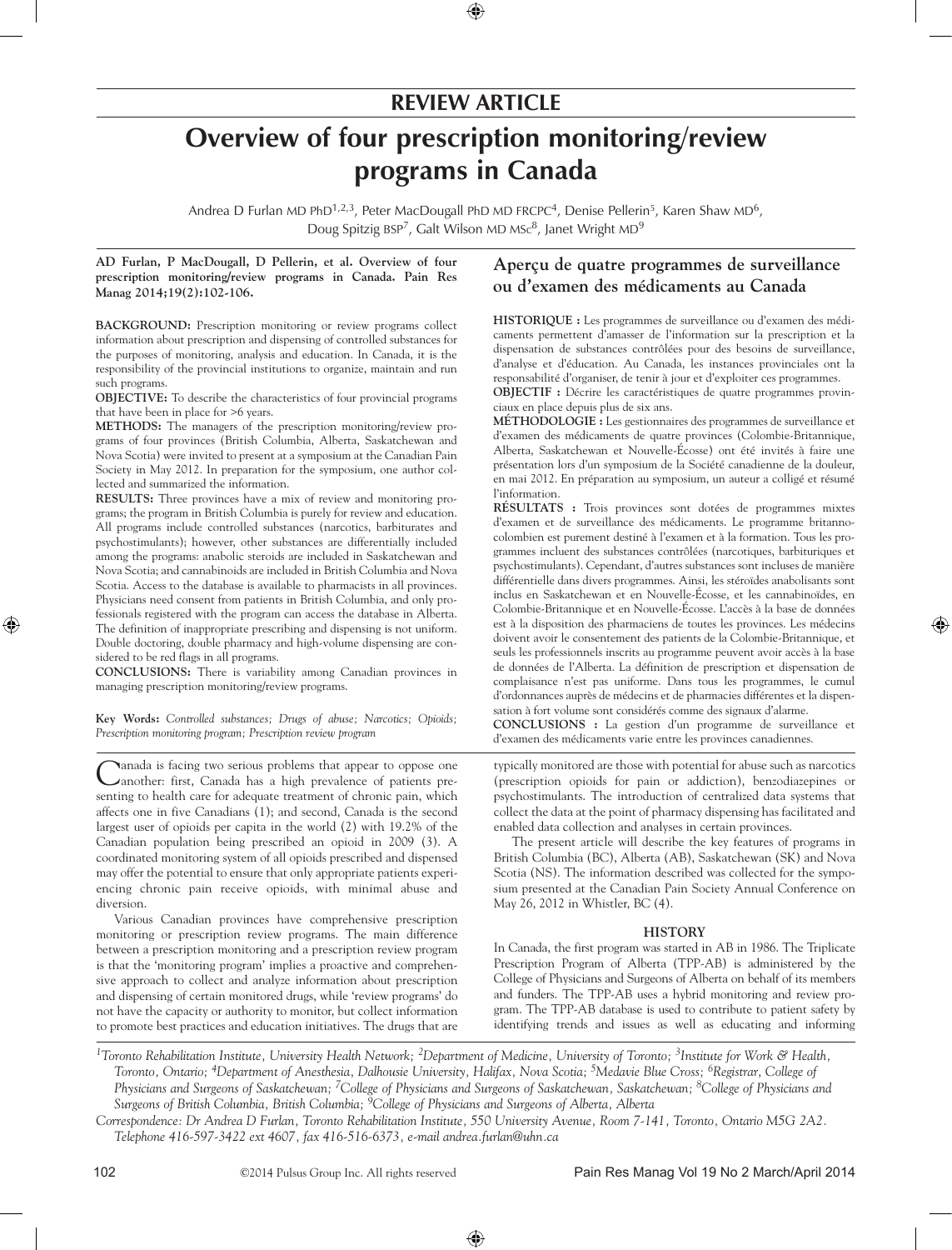| TABLE 1                                                                                                           |  |
|-------------------------------------------------------------------------------------------------------------------|--|
| Partner institutions and drugs included in the prescription review/monitoring programs of four Canadian provinces |  |

|                                                                              | <b>British Columbia</b>                                                                   | Alberta                                                                                                                                                                                                                                                                | Saskatchewan                                                                                                                                                                                                                  | <b>Nova Scotia</b>                                                                                                                                                                                                                                                                       |
|------------------------------------------------------------------------------|-------------------------------------------------------------------------------------------|------------------------------------------------------------------------------------------------------------------------------------------------------------------------------------------------------------------------------------------------------------------------|-------------------------------------------------------------------------------------------------------------------------------------------------------------------------------------------------------------------------------|------------------------------------------------------------------------------------------------------------------------------------------------------------------------------------------------------------------------------------------------------------------------------------------|
| Partners                                                                     | College of Physicians and<br>Surgeons of BC<br>College of Pharmacists of BC<br>PharmaCare | Alberta College of Pharmacists<br>Alberta Dental Association and<br>College<br>Alberta Veterinary Medical<br>Association<br>College of Physicians and<br>Surgeons of Alberta<br><b>Yukon Medical Council</b><br>Alberta Health Services<br>Alberta Health and Wellness | Saskatchewan College of<br>Pharmacists<br>College of Physicians and<br>Surgeons of Saskatchewan<br>College of Dental Surgeons of<br>Saskatchewan<br>The Saskatchewan Registered<br>Nurses' Association<br>Saskatchewan Health | College of Physicians and<br>Surgeons of Nova Scotia<br>Provincial Dental Board of Nova<br>Scotia<br>Nova Scotia College of<br>Pharmacists<br>Law enforcement agencies<br>Provincial Mental Health and<br><b>Addictions Agencies</b><br><b>Provincial District Health</b><br>Authorities |
| Drugs analyzed,<br>reviewed and/or<br>monitored<br>(current and<br>expected) | Opioids                                                                                   | Opioids*                                                                                                                                                                                                                                                               | Opioids including codeine                                                                                                                                                                                                     | Opioids including methadone                                                                                                                                                                                                                                                              |
|                                                                              | <b>Barbiturates</b>                                                                       | Barbiturates: butalbital                                                                                                                                                                                                                                               | <b>Barbiturates</b>                                                                                                                                                                                                           | <b>Barbiturates</b>                                                                                                                                                                                                                                                                      |
|                                                                              | Psychostimulant:<br>dextroamphetamine                                                     | Psychostimulant: methylphenidate Psychostimulants: amphetamines                                                                                                                                                                                                        |                                                                                                                                                                                                                               | Psychostimulants: amphetamines,<br>methylphenidate                                                                                                                                                                                                                                       |
|                                                                              | Benzodiazepines<br>Sedative hypnotics<br>Cannabinoids                                     | Benzodiazepines, starting in 2013                                                                                                                                                                                                                                      | Benzodiazepines                                                                                                                                                                                                               |                                                                                                                                                                                                                                                                                          |
|                                                                              |                                                                                           |                                                                                                                                                                                                                                                                        | Chloral hydrate                                                                                                                                                                                                               |                                                                                                                                                                                                                                                                                          |
|                                                                              |                                                                                           |                                                                                                                                                                                                                                                                        |                                                                                                                                                                                                                               | Cannabinoids                                                                                                                                                                                                                                                                             |
|                                                                              |                                                                                           |                                                                                                                                                                                                                                                                        | Anabolic steroids                                                                                                                                                                                                             | <b>Steroids</b>                                                                                                                                                                                                                                                                          |
|                                                                              |                                                                                           |                                                                                                                                                                                                                                                                        |                                                                                                                                                                                                                               | Testosterone (exempt when<br>dispensed as a compound)                                                                                                                                                                                                                                    |
| <b>Exception drugs</b>                                                       | No exceptions                                                                             | Tramadol                                                                                                                                                                                                                                                               | Tramadol, buprenorphine,<br>tapentadol and oxymorphone                                                                                                                                                                        | Benzodiazepines and tramadol                                                                                                                                                                                                                                                             |

*\*Alfentanyl, buprenorphine, butorphanol, codeine (started in 2013) dextropropoxyphene, fentanyl, hydrocodone (dihydrocodeinone), hydromorphone (dihydromorphinone), ketamine, meperidine, pethidine, methadone, morphine, normethadone, oxycodone, pentazocin, sulfentanyl, tapentadol*

practitioners. In SK, a similar Triplicate Prescription Program was started in 1988 at the College of Physicians and Surgeons of Saskatchewan, but changed its name to the Prescription Review Program of Saskatchewan (PRP-SK) in 2006 because the use of these special triplicate prescription pads was no longer necessary once the data required to operate the program were captured electronically. The Nova Scotia Prescription Monitoring Program (NSPMP) started in 1992 as a paper-based triplicate prescription system and has transitioned to an online electronic system. In 2005, legislation was passed that provides the framework to support the program's operations and clearly establishes the ability to communicate with key stakeholders (prescribers, pharmacists and law enforcement); the program is run by a board with representatives from the College of Physicians and Surgeons of Nova Scotia, Provincial Dental Board, College of Pharmacists, members of the public, and two nonvoting members representing the Nova Scotia Department of Health and Wellness. The Nova Scotia Department of Health and Wellness funds the program, and it is administered by a third-party institution (Medavie Blue Cross). The Prescription Review Program of British Columbia (PRP-BC) started in 1995 in its current form with the inception of PharmaNet, the provincial drug database that provides accurate, next-day information on all controlled substances prescribed in British Columbia. The PRP-BC is coordinated by the College of Physicians and Surgeons of British Columbia (CPSBC).

#### **INSTITUTIONS THAT RUN THE PROGRAMS**

Table 1 shows the partner institutions in each province. The College of Physicians and Surgeons is responsible for running the program in three provinces (BC, AB and SK); however, in NS, the College of Physicians and Surgeons has a representation in the management board that is run by a third-party player. The TTP-AB is unique in that it is the only program that includes the Veterinary Medical Association.

#### **DRUGS INCLUDED IN THE MONITORING/REVIEW PROGRAMs**

Table 1 shows the drugs that are monitored or reviewed in each province. The classes of drugs are similar in all provinces and include the major classes of drugs with potential for abuse (eg, opioids, barbiturates and psychostimulants). Other classes of drugs are included differently in each province. For example, anabolic steroids are included only in SK and NS, and cannabinoids are included only in BC and NS.

#### **ACCESS TO THE DRUG DATABASE**

Table 2 shows who has access to the drug database in each province: PharmaNet in BC; NetCare (electronic health records) in AB; the Prescription Information Program in SK; and the NSPMP in NS.

Physicians in BC need to obtain consent from clients (patients) to be able to access PharmaNet, with specific exceptions (emergency departments, walk-in clinics and methadone clinics). Most physicians still do not have access to PharmaNet in their offices. They are strongly encouraged to follow these three steps as best practices: if the physician is going to prescribe opioids for chronic noncancer pain, they need to obtain PharmaNet access in their office; include consent to access PharmaNet in the treatment agreement and educate to the patient that 'no consent means no opioid prescriptions'; and have office staff print an updated patient PharmaNet profile every time the patient is seen.

In AB, any prescriber or dispenser can request a patient's profile to assist in the care of that patient. In addition, health care providers can also request their own prescribing profiles. Regulatory bodies may request member profiles or patients' profiles. In the fall of 2010 the government mandated that pharmacies enter all dispensed data to NetCare. The uptake has been slow, but the program is now capturing approximately 80% of all prescriptions. Physicians working within hospitals can access this information at any time and many physician offices also have access. Each year, approximately 1500 physicians request profiles and approximately 3000 patient profiles are sent to practitioners. In AB, there are approximately 4500 physicians who have triplicate prescribing privileges.

In SK, the 4750 health care professionals who are registered with the Prescription Information Program, including 335 hospitals and health care institutions, have access to all prescriptions filled in the province including PRP-SK drugs. It does not include hospital inpatient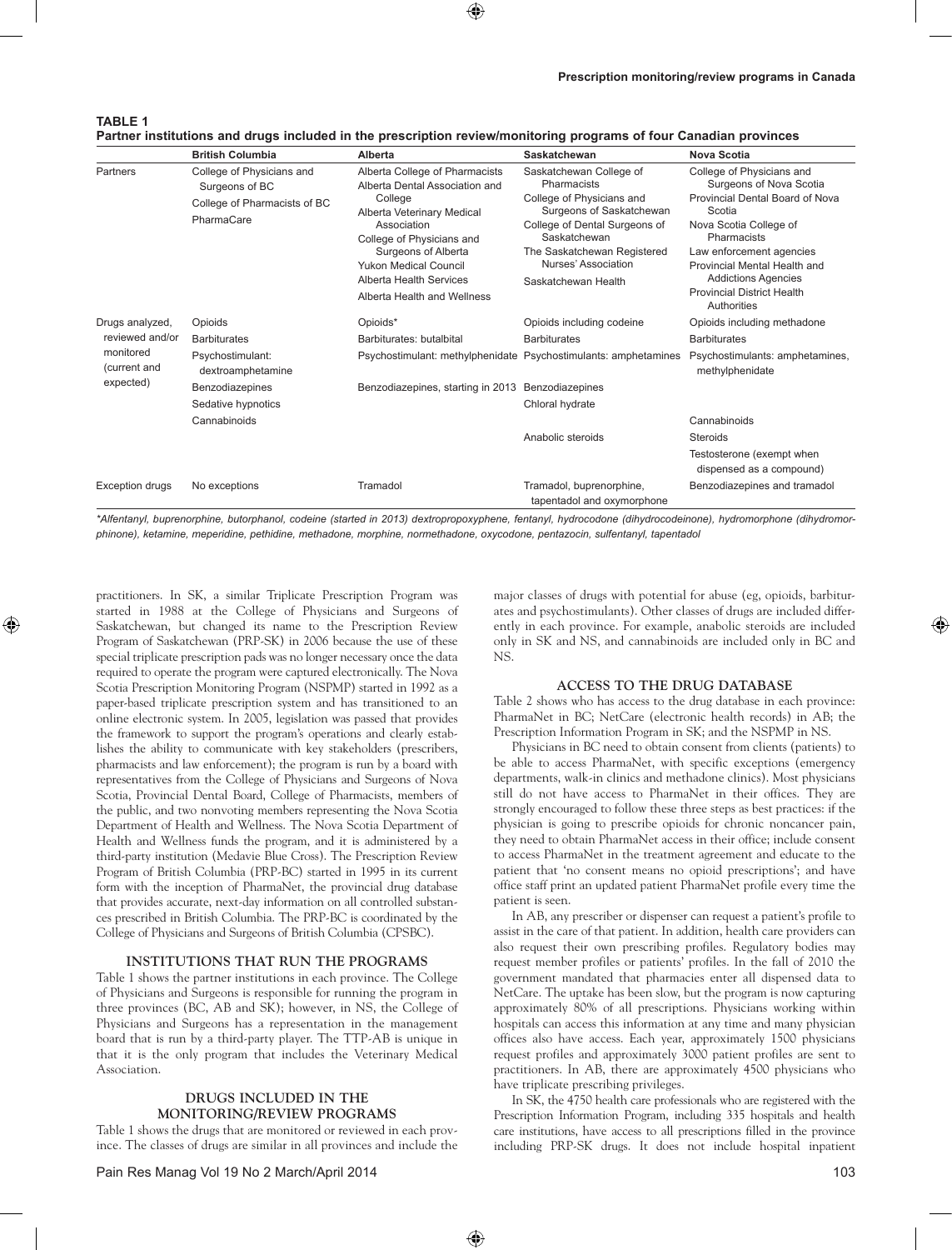#### **Table 2 Access to the drug database**

|                                                    | BC | AB | SK | <b>NS</b> |
|----------------------------------------------------|----|----|----|-----------|
| Clients (patients)                                 |    |    |    |           |
| Pharmacists                                        |    |    |    |           |
| <b>College of Pharmacists</b>                      |    |    |    |           |
| Physicians                                         | ✓↑ |    |    | ⁄§        |
| Hospitals and mental health facilities             |    |    |    |           |
| College of Physicians and Surgeons                 |    |    |    |           |
| Other health product providers                     |    |    |    |           |
| Ministry of Health                                 |    |    |    |           |
| Health care provider can request their own profile |    |    |    |           |
| <b>College of Dentists</b>                         |    |    |    |           |
| College of Veterinarians                           |    |    |    |           |
| Law enforcement                                    |    |    |    |           |
| Media, researchers, third-party insurers           |    |    |    |           |

*\*Professionals registered with the program; †With patient consent (exception in emergency department, walk-in clinics and methadone clinics); ‡Can request patient's profiles or their own profiles; §Can request patient profile and a prescriber peer comparison report; ¶Aggregate data. AB Alberta; BC British Columbia; NS Nova Scotia; SK Saskatchewan*

prescriptions, prescriptions for those who reside outside the province and prescriptions filled for federally regulated institutions (ie, prisons). However, the program is not integrated with electronic medical records or the pharmacy system; therefore, it is a double-screen system. The College of Pharmacists have mandated the use of the Prescription Information Program to their members. It is not mandatory to physicians.

In NS, prescribers and dispensers can access an individual monitored drug history. Law enforcement can also access patient profiles through a more formal request process. Patients can access their own profile. Licensing authority can access prescriber, pharmacy and patient profiles. Prescribers can request a prescriber peer comparison report, which will compare their individual prescribing information with that of their peers in the same geographical region, or the same scope of practice (eg, pain clinics) or specialty (eg, primary care, specialist). The program in NS also releases aggregate anonymous data when requested from media, prescribers, researchers or third-party insurers. Until April 2012, the standard way to access the patient's profile was by telephone. Since April 2012, an online system with a secure Internet application has been implemented. In 2011, there were 2153 calls for access of patients' profiles. In NS, approximately 100 physicians ask for their own prescribing profiles. The physician profile is also used when the Practice Review Committee of the College has a concern about an individual prescriber.

#### **DEFINITION OF INAPPROPRIATE PRESCRIBING AND DISPENSING**

The program in BC has a different mandate compared with the programs in AB, SK and NS. In BC, the main goal is finding opportunities to educate the physicians and reinforce the importance of consulting the PharmaNet database in their own offices, at every visit, for every patient. Almost all pharmacies in BC are already consulting PharmaNet at the point of dispensing controlled drugs; therefore, the issue of double pharmacy in BC has been almost completely eliminated. It is very common that when a pharmacist identifies a possible 'double-doctoring' issue, they will inform the prescribing physicians involved. The College of Physicians and Surgeons of BC seeks opportunities to improve the knowledge base of physicians by examining large dose and large dispensing amounts, inappropriate combinations of drugs (eg, opioids and benzodiazepines) or use of archaic drugs (eg, long-term use of meperidine).

In Alberta, 'double doctoring' or 'doctor shopping' is defined as obtaining a prescription without informing the practitioner about every prescription or narcotic obtained within the previous 30 days.

The TPP-AB sends out several types of correspondence, on both a scheduled and as-required basis. The Possible Letters Report is run regularly to select all profiles from the TPP database in which a patient has seen three or more prescribers in a three-month period. 'Highquantity flag' is defined as prescriptions written for >1000 tablets to be dispensed at one time; in these cases, the TTP-AB representative will write to the identified physician encouraging them to provide smaller amounts more frequently. Only practitioners registered with the TPP-AB can write prescriptions for drugs listed on the program, which includes physicians, veterinarians and dentists. It is important to note that the TPP-AB program of the College is separate from the complaints department of the College.

In the PRP-SK, 'double doctoring' is a computer-generated monthly report of prescriptions by three or more prescribers in a calendar month for a defined patient. Early refills are also monitored on a consistent basis. Moreover, the program analyzes inappropriate pain-management decisions such as long-term immediate-release dosage form and no sustained-release dosage form, chronic use of oral meperidine and pentazocine, or large dosages of acetaminophen/codeine preparations that may predispose to liver failure. In addition to opioids, other drugs are regularly monitored: long-term use of benzodiazepines; and drugs included in the Beers Criteria for potentially inappropriate medication use in older adults (5). Inappropriate prescribing or dispensing is usually defined as exceedingly high doses of PRP-SK drugs over an extended period of time, or concurrent and chronic use of PRP-SK drugs with methadone for addiction. The program also reviews complaints received by the college about potential prescription and drug misuse. Information can also be supplied by law enforcement of possible drug diversion, coroner's reports as a result of drug misadventure, or reports from other health care professionals with concerns of prescribing and/or use of PRP drugs. Finally, the PRP-SK may run occasional reports on prescribing of a particular drug, prescribing in a particular high-risk community, prescribing by an individual physician or concurrent use of inappropriate drug combinations (eg, opioids and benzodiazepines).

In the NSPMP, a 'double-doctoring' message is sent to the pharmacy if a patient has had another prescription written by another prescriber and filled within the past 30 days at another pharmacy. Multipleprescriber reviews are a system-generated report run every 28 days, and identify individuals who have seen three or more prescribers. The double-doctoring message is a real-time message and is only sent to pharmacies, whereas the multiple prescriber reviews is a retrospective analysis sent to physicians. Letters are sent to all prescribers who have seen the patient, for information purposes. The drug utilzation review analysis is a system-generated report run every 56 days that identifies cases exceeding a proprietary threshold. The thresholds are not shared with prescribers to prevent a scenario of prescribing to a dose immediately below the threshold. Letters are sent to prescribers in potential cases of concern and a response is required. The thresholds the program uses are for internal reporting parameters only and are not publicly released. They were developed by a committee of health experts and have been reviewed and revised over the years. The committee regularly reviews each threshold category and revises it as necessary.

#### **IMPACT OF THE PRECRIPTION MONITORING/REVIEW PROGRAM**

In BC, the CPSBC has educational interventions that typically last two years; at any given time, approximately 200 to 250 physicians are participating in these interventions, which represents approximately 6.5% of the 3800 general practitioners in the province. One of the goals at the end of the educational intervention is that the physicians will access PharmaNet at every appointment for every patient. The databases usually collect data regarding what is prescribed or dispensed, but it is well known that adherence and compliance is problematic and suboptimal in many cases. There are cases in which patients have been dispensed narcotics and the patient never ingested them, but they are still in the database and are taken into consideration. In BC, interprofessional collaborative care is highly encouraged, and the goal is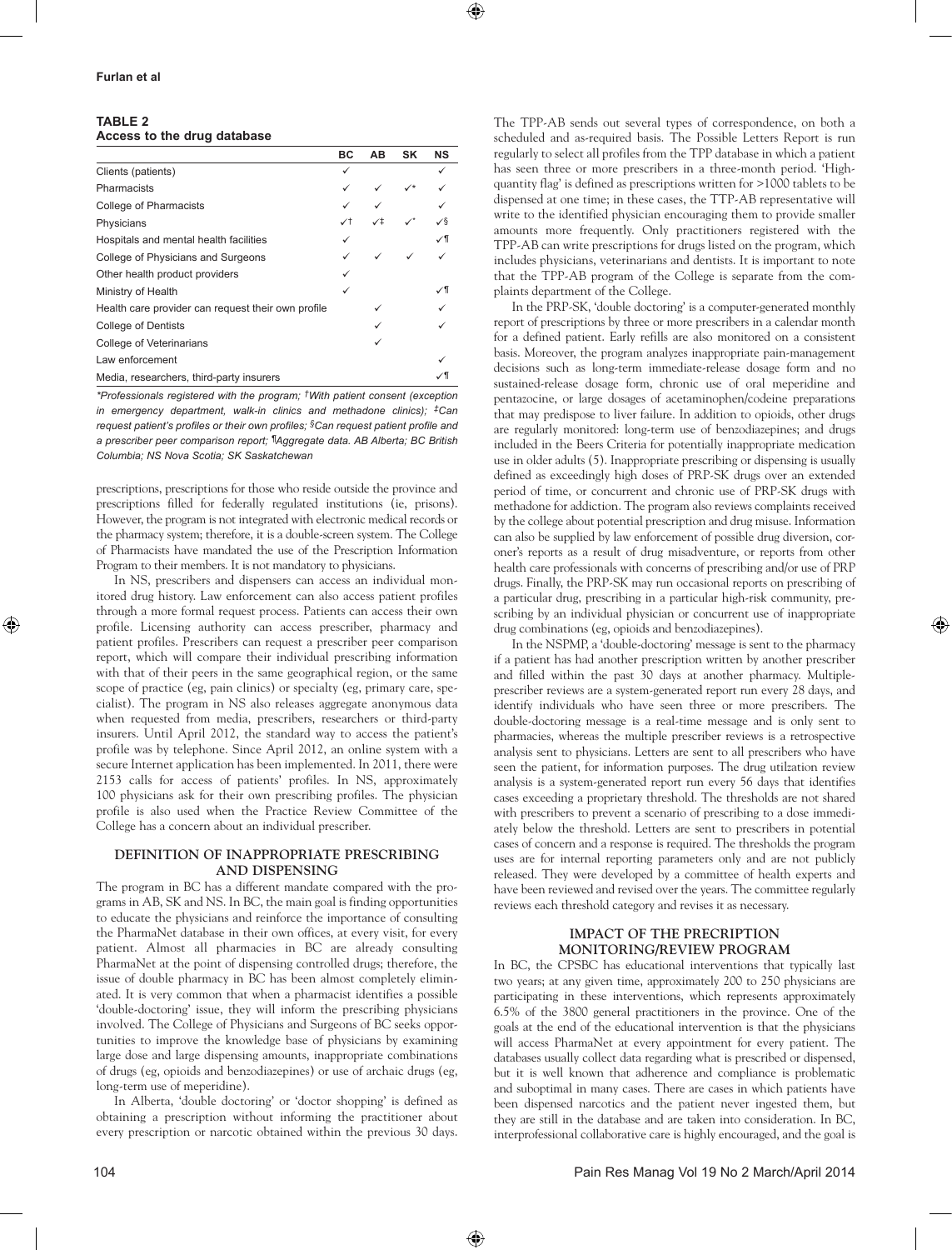

**Figure 1) A** *and* **B** *High-dose utilization of opioids in Alberta (defined as users of >200 oral morphine equivalents per day per 1000 population)*

not to prohibit prescribing but to ensure safe and effective decisions to the right patients. The goal of the CPSBC is educational in nature and to positively influence the prescribers and dispensers. An educational approach appears to be at least as effective as a punitive one.

In AB, the College of Physicians and Surgeons, in collaboration with the University of Alberta (Edmonton) and the University of Calgary (Calgary), sent postcards to all family physicians in the province informing them that they can request their own profiles and obtain additional education through the educational programs at these universities. Most physicians who have interacted with the College have found the experience to be helpful. These physicians are usually apprehensive, and many actually inherited patients who had been initiated on opioids by other doctors. The program is especially important for international medical graduates who may have had less or different training in the treatment of chronic pain than Canadian-trained physicians. The educational programs include not only opioid prescribing, but also management of chronic pain and addictions. One major advantage of the database is the ability to study trends in prescribing to guide targeted educational interventions. For example, in 2011, 90% of Albertans receiving opioids were below the 'watchful dose' of 200 mg of morphine equivalent per day and 95% were on <400 mg per day. Figure 1 shows high-dose utilization (above the watchful dose) (6,7) of opioids in Alberta over a 10-year period. Figure 1A shows that the number of users per 1000 population doubled from 0.6 in 2001 to >1.2 in 2010, and Figure 1B shows that the steepest increase happened among individuals 50 to 64 years of age. There are few forgeries of prescriptions and the program can track lost and stolen prescriptions successfully. Interventions with physicians regarding inappropriate prescribing show significant changes in the prescribing pattern of patients; however, it is important to recognize the need to ensure that patients are not simply finding a new physician to prescribe to them.

In SK, there is also a considerable need for educating health care professionals in the management of chronic pain. Underprescribing is also a problem, which means that patients who would benefit from opioids are being denied without rational and appropriate justification. In SK, the prescription drug of choice for abuse is hydromorphone. Since inception of monitoring, the program has reviewed >245,000 patient profiles (as of October 2013). In 2011 the population in SK was 1,033,381 and there were:

- 7641 items of correspondence sent to various stakeholders;
- 6231 multidoctoring letters sent to prescribers;
- 579 letters requiring prescribing information;
- 477 letters with recommendations to more appropriate prescribing and drug use;
- 74 letters of inappropriate dispensing by pharmacies;
- 36 letters to chief coroner on analysis of methadone-related deaths; and
- 29 profile requests for law enforcement.

The SK prescription review program has identified five main geographical areas identified for multidoctoring. Since its inception, there has been a 63% decrease in benzodiazepine use (with changes to more appropriate management for indications). Since 2006, the number of patients with dependency referred to methadone treatment increased from 1200 to 2756. From 2006 to 2011, there was a decrease of 28% of oral meperidine annually in total milligrams, and a decrease of 52% of oral pentazocine annually in total milligrams. There has been a significant conversion of immediate-release opioids to sustained-release forms. Another important development was the partnership of Community Drug Strategy Committees and interventions with law enforcement in managing drug dependency and misuse as a disease state and not a criminal activity, by following a medical stream rather than the traditional judicial route. The program has been used to promote use of the Canadian Guidelines for the Safe and Effective Use of Opioids for Non-Cancer Pain (6,7) and the formation of the multidisciplinary Opioid Advisory Committee at the College of Physicians and Surgeons. There has been general acceptance by the medical community of an educational program to limit prescription drug misuse and improve outcomes. Finally, it is important to underline that the operation of this program is on a cost-neutral basis, taking into account the savings to the provincial drug plan.

In NS, there is still a need to inform the community of prescribers, pharmacists and law enforcement to use the resources available to them through the NSPMP. The presence of the program has improved patient care through continued access to information and increasing the types of information provided (ie, notification of charges). The eAccess provides timely information outside of business hours via Internet access. Feedback provided by law enforcement shows that the PMP has virtually eliminated double doctoring. In 2011, there were only two charges for double doctoring in Nova Scotia. Another major advantage is the ability to track trends in controlled-substance prescribing. Use of the program allowed the identification of variation in regional opioid prescribing and variation in opioid prescribing and relation to population density (eg, rural versus urban). There was also sex- and age-specific variation in opioid prescribing in NS. It allows targeted educational interventions through the comparison of prescribing practice by primary care physicians and specialists in NS. The data can also be used for evaluation on the impact of an intervention initiated by the prescription monitoring program. For example, in March/April 2007 there was an intervention to reduce meperidine use in NS. Finally, it allows comparison of drug enforcement activities with prescription data.

#### **CONCLUSIONS**

The mere presence of a prescription monitoring or review program cannot stop diversion, misuse or addiction to prescription drugs because these complex problems are multifactorial. The effectiveness